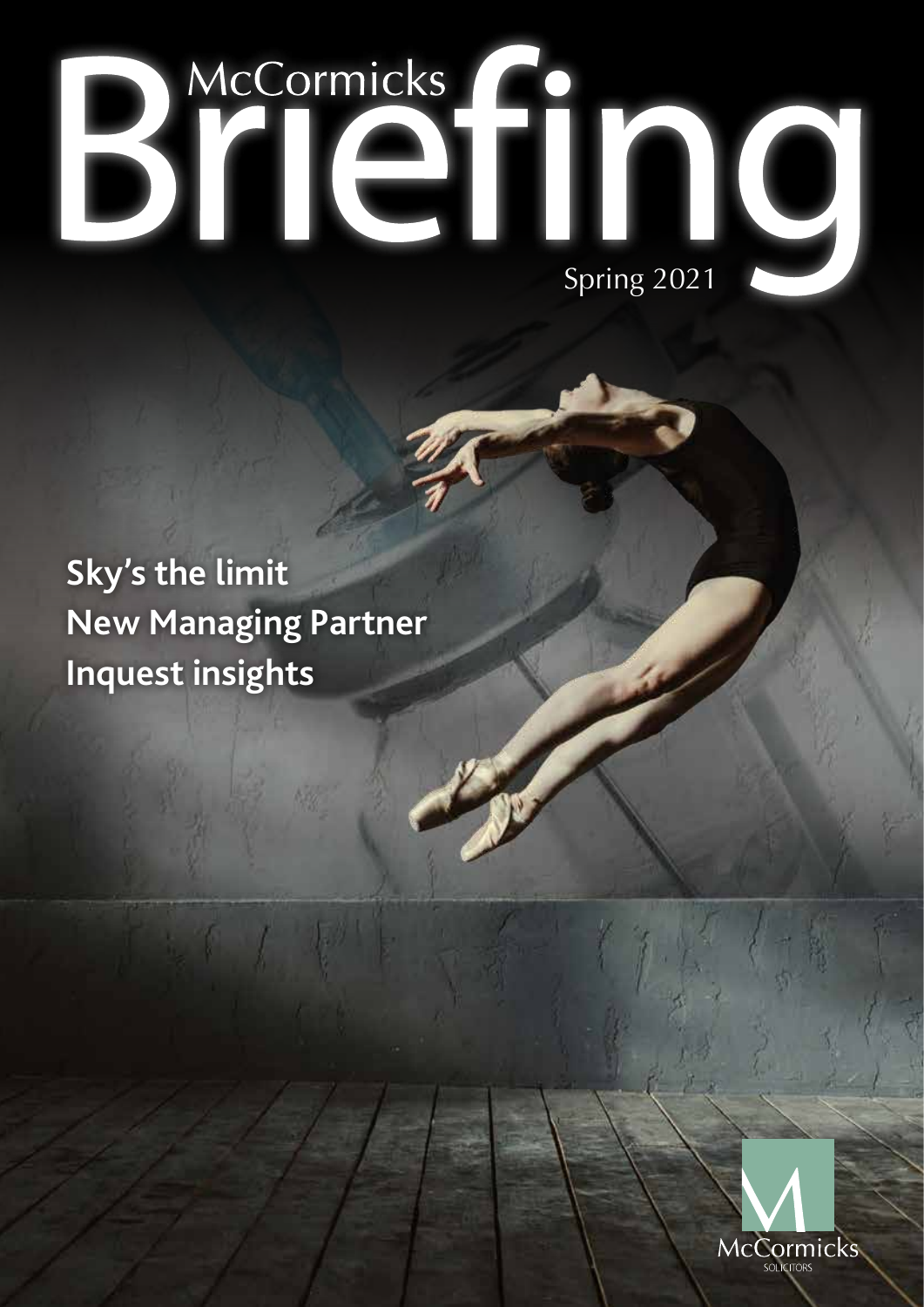Celebrating the successful acquisition of Atlas Helicopters are, from left, Jack Schofield, Jason Schofield, James Towler and Emily Steed.

**WWW.MCCORMICKS-SOLICITORS.COM**

**A Harrogate-based family-run helicopter private charter and management company has expanded significantly following the acquisition of a second business, which was facilitated by McCormicks.**

# The only way is

The Helicopter Company has acquired Hampshirebased Atlas Helicopters Ltd, giving it a new base with access to the London and south east markets, as well as a medevac contract for the Isle of Man TT and other motorcycle races on the island.

The Helicopter Company was established in

2008 and in 2016 Jason Schofield bought the interests of the other shareholders and his son, Jack Schofield, joined the company. The company already has bases in Scotland and the East Midlands as well as North Yorkshire.

McCormicks advised on the acquisition of Atlas, with Head of Corporate and Commercial James Towler and colleague Emily Steed overseeing negotiations and carrying out due diligence. Sagars advised on corporate finance.

James Towler said: We were delighted to work with the Schofield family, with whom we have a long relationship, and it is great to have secured

this acquisition which will allow them to grow their business and target the market in and around London from Atlas's base in the south of England.

Jason Schofield said: We are very pleased have acquired Atlas, which enables us to grow our business in the south of England. Atlas is well established with

good clients and a great team, led by Mike Burns, who will continue as a director and Chief Pilot."

The Helicopter Company offers private charter for both business and leisure, as well as aircraft management and a helicopter purchase service.



### Boost for vaccine initiative

We were delighted to act for Leeds United in the move to set up a Covid-19 vaccination centre on part of the renowned Elland Road site.

Head of Commercial Property Heather Roberts and her team acted on behalf of the football club to agree an occupational agreement for the Leeds Teaching Hospitals NHS Trust.

Heather said: "We were delighted to be able to complete the agreement in just nine days before Christmas and contribute to the national vaccination

effort in some small way. It was a real team effort not only between the respective clients, who worked tirelessly on the detail of the site requirements, but also the local stakeholders, their lawyers and surveyors who all played their part in getting

this across the line as soon as possible. Elland Road was a natural choice for the NHS because of its great connectivity, proximity to the motorways and available parking."

Elland Road is one of four large vaccination sites set up in West Yorkshire, with others in Bradford, Huddersfield and Wakefield.



**CONTENTS**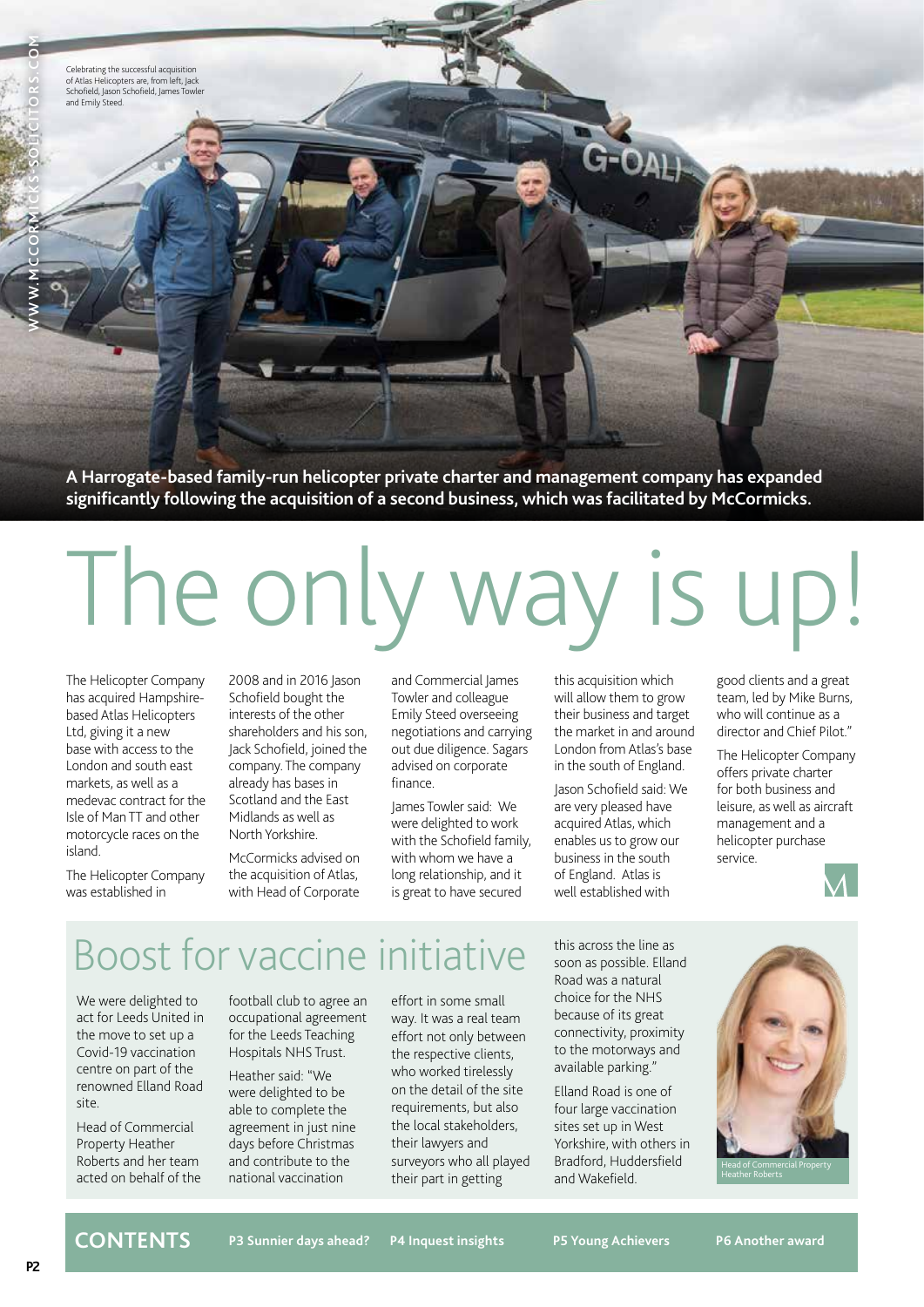# Sunnier days ahead?

As I write this, we are still locked down. The Government has published its proposed roadmap for coming out of lockdown, culminating in social restrictions being lifted on 21 June but each of the four stages contains the significant words "no earlier than…" and the fulfilment of each stage is entirely dependent on whether the data continues to improve.

With this and a number of other issues in mind, we have decided to cancel the

2021 Yorkshire Young Achievers Awards, about which you can read more on page 5.

I am, however, pleased that two of our longterm friends and clients are seeking to hold their summer events in some form, with the Yorkshire Agricultural Society planning for a Great Yorkshire Show and Harrogate International Festivals working on the Theakston Old Peculier Crime Writing Festival, both events in July, and we wish them calm seas and fair winds.

A number of other events have already been cancelled but, at the time of writing, the Euros and the Olympics are still scheduled to go ahead.

Despite the continued uncertainties in the business world, work in the practice has continued apace, albeit with the difficulties of remote working and the general inability to hold face-to-face meetings, and you can read about some of the things our team has been achieving in this issue. I am

delighted to announce that we have made Stephen Hopwood our new Managing Partner, reflecting some of the changes in the way in which we have been working and about which you can also read more in this issue.

I hope that the roadmap proves able to adhere to the planned dates and that, as a result, we will see a return to the normal economic activity which underpins our lives, together with the huge benefit of being able to spend time with our families and friends.

Spring is almost here and we are all hoping for sunnier days ahead!



Peter McCormick OBE

**Solicitor Stephen Hopwood has been appointed as our new Managing Partner.**

## New Managing Partner

He takes over the role from Peter McCormick, who will remain Senior Partner of the practice.

Peter McCormick said: "As a result of both the Covid-19 lockdown and of my increased commitments since I was appointed interim Chairman of the FA in November, Stephen has taken a lot of responsibility for the day-to-day management of the business so this is a logical transition of duties for the future. I remain Senior Partner and will continue to play a very active role in the business of the firm alongside my commitments to the Premier League and the FA."

Stephen is a Partner and head of our Family department, which is ranked as one of the leading Family/ Matrimonial practices in the region by the leading independent Guides to the profession, the Legal 500 and Chambers UK.

He joined the practice in 2013 and specialises in all aspects of Family work, with a focus on finance and children. He is equally specialist in resolving normal family breakdowns and those with complex elements such as trusts and international elements. He is a member of Resolution and Treasurer of the Harrogate and District Law Society, of which he is a past President.

Stephen said: "I am delighted to be expanding my role with the practice and look forward to working even more closely with the great team we have here to ensure we continue to offer the best possible service to our clients."



#### **Strengthening** the team

We have a new Solicitor in our Commercial Property team following the qualification of Tiffany Jackson.

Tiffany joined the practice as a Legal Assistant and was awarded a Training Contract in 2019.

She assists the Head of Commercial Property, Heather Roberts, in acting for a broad range of clients, dealing primarily with commercial landlord and tenant matters, asset management and sales and purchases across a variety of sectors including retail, industrial and agriculture. She also assists in Property Litigation work and in the property side of some Estates and Trusts work, as well as

assisting Kim Stockburn with residential property transactions.

Tiffany graduated with a degree in Law and completed her legal studies at the University of Law in Leeds.

Senior Partner Peter McCormick said: "Tiffany's qualification strengthens our Property team still further at a very busy time. She has worked hard, shown ambition and is highly thought of by our clients."



**P 3**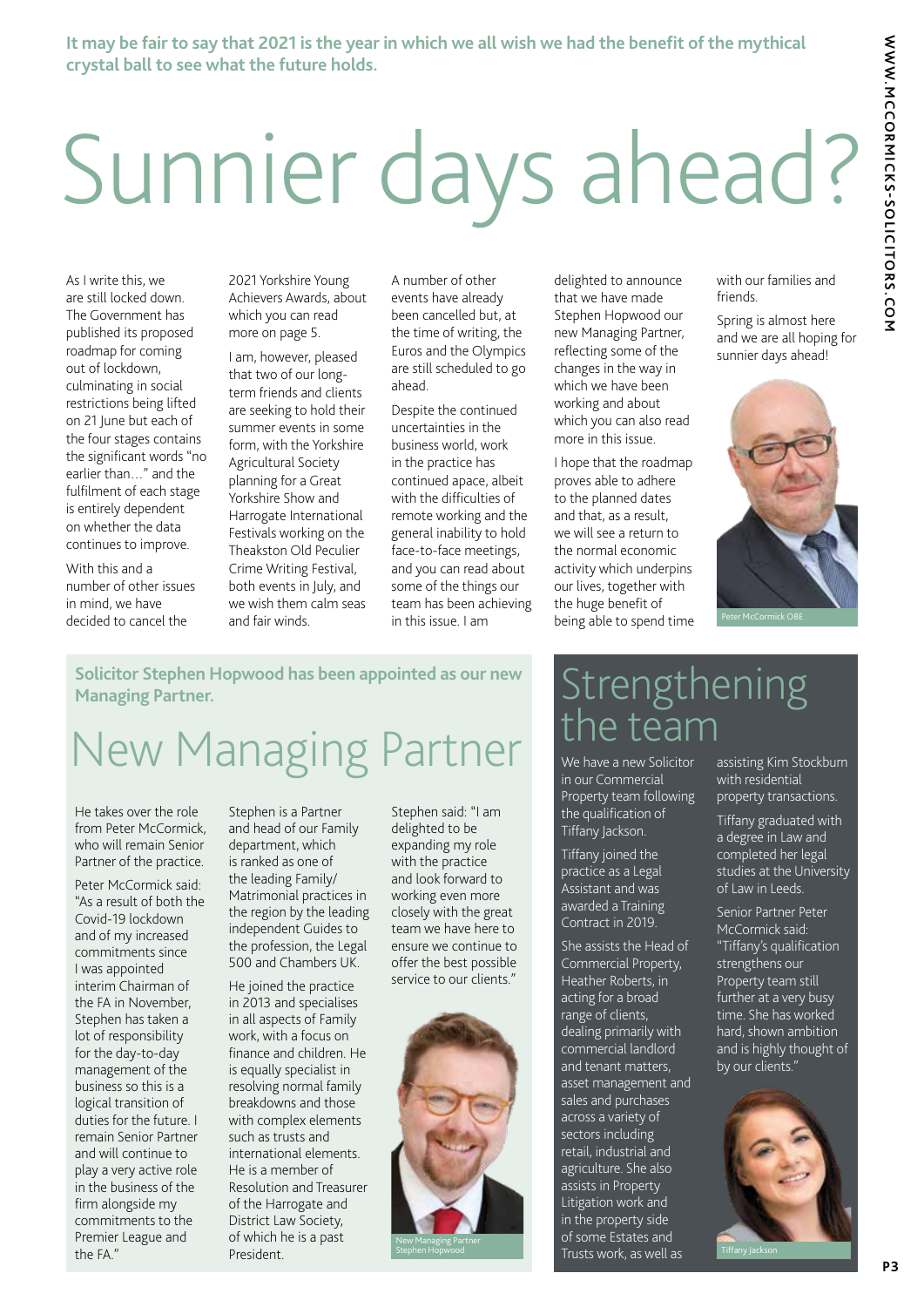**Being involved in an inquest into a death in any way can be a stressful process, not only for the bereaved but for witnesses. Partner Peter Minnikin explains the process.**

## Inquisitorial inquests

Hillsborough; the Manchester Arena bombing; the Grenfell Tower inferno – modernday tragedies that cast long shadows.

Yet it is in the ancient and somewhat mysterious sounding setting of a coroner's court – the office of coroner itself dating back to the 12th century – that light is first shed on such events and the truth begins to emerge through the process known as an inquest.

High-profile and lengthy inquests into the three very different matters mentioned above have thrust such hearings into the spotlight.

But the truth is that these proceedings are more common than media coverage would perhaps lead one to believe. Tens of thousands of inquests take place in a variety of buildings up and down the country every year.

That said, inquests are



unlike much of the justice system. They are not adversarial. They are not a case of Defence versus Prosecution, Claimant versus Defendant.

Instead, they are inquisitorial. The sole task a coroner is set is to enquire into a death and answer, on the face of it, the simple questions:

Who was the person who died, and how, when, and where did their death come about?

These may seem like relatively simple questions and, in many cases, there is no need for coroner to become involved in the answering them.

But when the cause of death is unknown, or the deceased died a violent or unnatural death, a corner is required to hold an inquest. Around 40 per cent of deaths are referred to the coroner each year.

These hearings are

necessary but can place considerable pressure on the family of the deceased and those that may be involved in the deceased's final moments, whether they be medical professionals, employers or members of the public.

Coroners have wideranging powers to investigate a death and request that the police obtain statements and/ or documents on their behalf. They can also

compel witnesses to attend court to give evidence.

At an inquest, the coroner will lead the questioning of any witnesses while any interested parties in the inquest are also permitted to put questions to witnesses.

Often the families of the deceased will have questions that they want answered, whether that be from individuals, professionals or public bodies.

It can, of course, be traumatic for still-grieving family members to talk about the final moments in the life of a loved one and emotional exchanges in court can occur.

Once a coroner has heard all the evidence it is up to him or her to draw their conclusion. Sometimes it will be what is referred to as a short-form conclusion. Many readers will have heard such conclusions in news reports such

Partner Peter Minnikin is Head of our Crime, Corporate Crime and Risk Department. He is a Solicitor and Higher Court Advocate specialising in all aspects of Crime, Corporate Crime, Fraud and Regulatory work.

He appears regularly in the Magistrates' Court and police stations to represent clients in respect of a full range of criminal and

motoring offences. He also represents clients in the Coroner's Court.

He is frequently instructed to represent clients as a Higher Court Advocate at proceedings before the Crown Court, often being instructed to represent defendants charged with sexual offences, fraud and violent offences.

Peter has expertise in dealing with substantial and high-profile cases, working closing with

QC's and other Counsel. He has represented clients charged with serious fraud offences, including prosecutions by HMRC. He is often instructed to represent clients charged in relation to conspiracy to supply drugs cases. These cases involve careful consideration of thousands of pages of evidence, including detailed examination of phone and financial records.

He also deals with a

portfolio of Regulatory work including representing clients in disciplinary proceedings brought by professional bodies, such as solicitors, accountants, pharmacists, doctors, sporting bodies and individuals.

Peter deals with a variety of matters involving firearms and shotgun certificate law, often assisting those who have had their

firearms or shotgun certificates revoked or suspended.

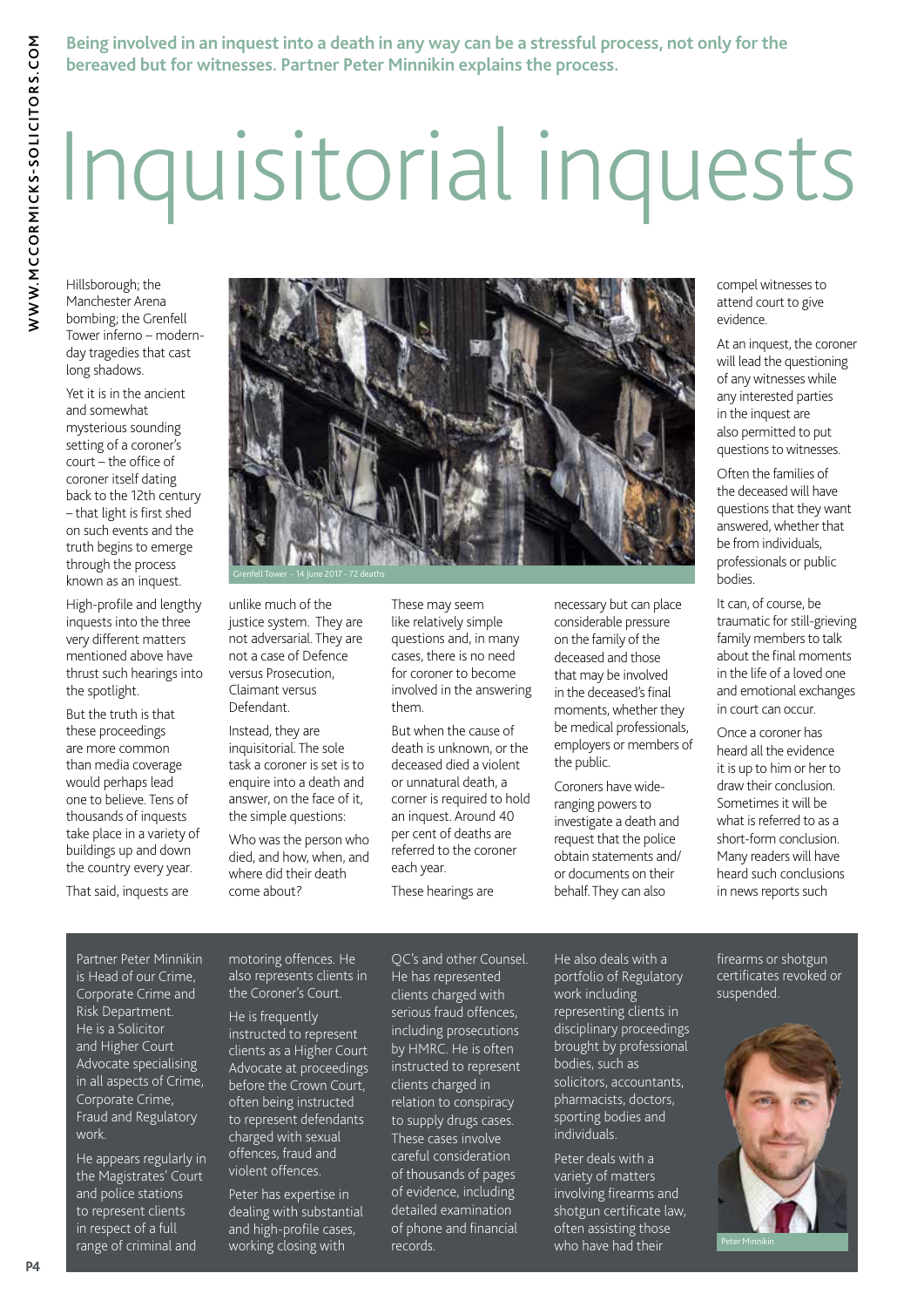

as "accidental death", "misadventure" or "suicide". In more complex cases the coroner can decide to give a "narrative" conclusion; this will go into more details of the cause of death and reasons for it- but remember it still answers the four key questions.

Whilst these short-form conclusions or narrative conclusions do not attribute blame or fault to an individual, adverse conclusions can have serious ramifications.

Following such conclusions, individuals may be deemed by their professional body to have been at fault or negligent.

Such conclusions can also impact on whether employers and individuals will face civil or criminal proceeding arising out of the death, or impact on the outcome of such proceedings.

The conclusions of a coroner may also have considerable impact on

the perpetrator)

the bereaved family, for example if the evidence might appear on face value that someone took their own life, when the family are adamant that their beloved relative would not have done so.

#### At McCormicks

Solicitors we represent professionals, families and organisations at all stages of the inquest procedure from the point they are notified that the case has been referred to the coroner through to the inquest hearing in itself.

The support and advice we can offer to guide families and individuals through the inquest not only helps them to better understand the process and what to expect of it, but our involvement can also help shape the ultimate decision of the Coroner

Because at the end of the day, however involved you are within the inquest process, it is about finding out the truth of what happened.

**The Trustees of the Yorkshire Young Achievers Foundation have unanimously taken the difficult decision to cancel the 2021 Yorkshire Young Achievers Awards.**

## Sad decision on Young Achievers

The decision was made for a number of reasons as follows:

There is still a huge amount of uncertainty as to how the year will progress. The Government has issued potentially optimistic targets for trying to get back to normal, even if that timetable is adhered to, there will not be a sudden return to normality overnight on 21 June. The economic effects on businesses and individuals of the pandemic will continue to be felt. People will continue to be anxious about a reactivation of the pandemic. Significantly, the scientific predictions are that

if the pandemic is to return, then it will do so in the winter months beginning with November. In these circumstances, the Trustees could very easily find themselves with an event which has incurred considerable expense but has to be cancelled again.

The event relies on its sponsors and in particular the category sponsors for the funding of the event and the substantial element of the funds that result and which enable us to issue our Grants. It is difficult to contemplate any of the sponsors not being hit by the effects of Covid and it seems therefore inappropriate to ask for money at this

#### particular time.

A number of people attending the event, even from within the Trustees, would be classed scientifically and medically as "vulnerable" and it would not be fair to them to seek to persuade them to attend an event.

The venue is currently, and for the foreseeable future, a vaccination centre.

Despite this year's cancellation, plans are in hand for an all singing and dancing event in 2022 and Leeds United Centenary Pavilion has been booked for Thursday 17 November 2022!